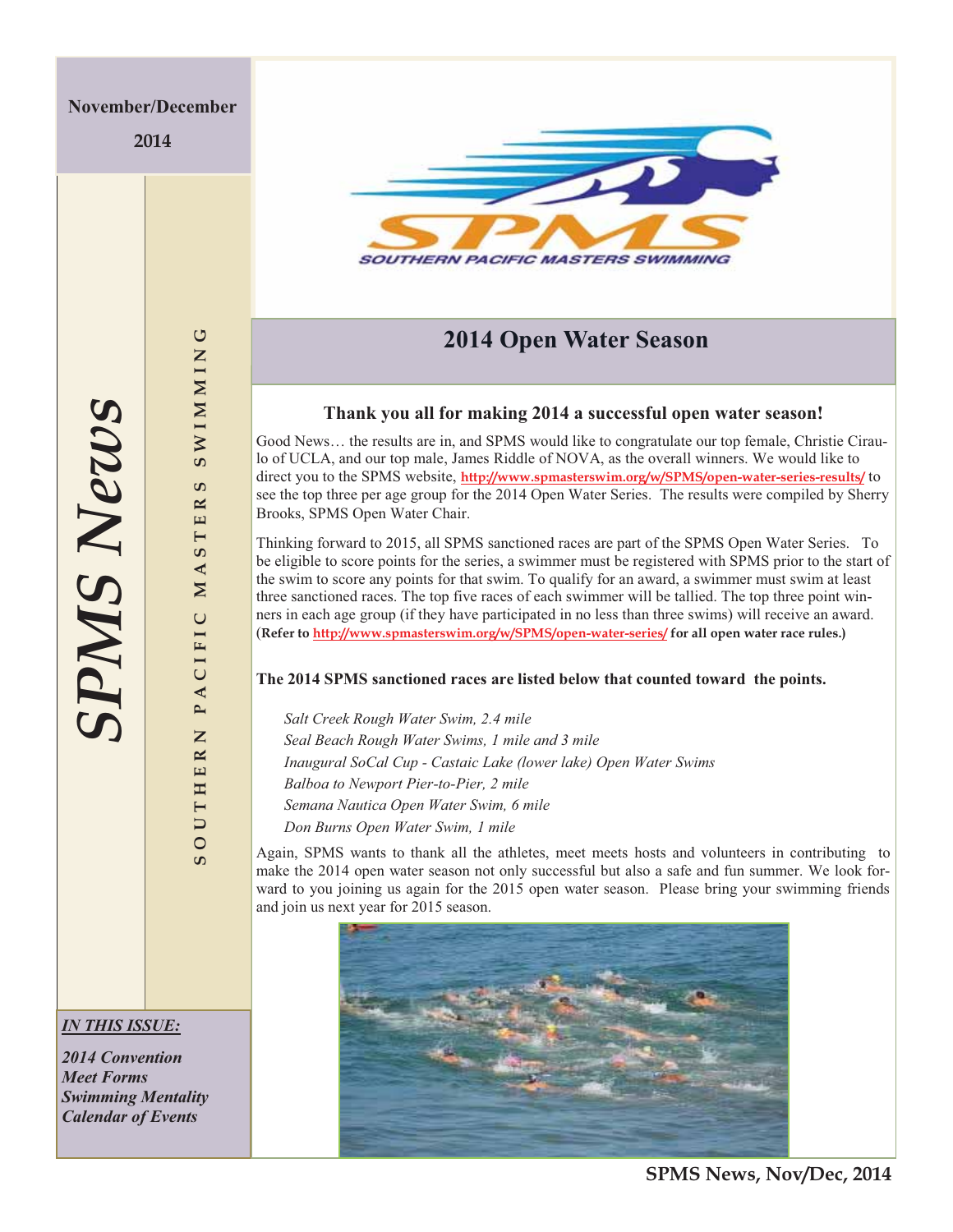## 2014 USMS Convention News from a Newbie

by

Sherry Brooks

After deplaning in Dallas from the O.C., I could see ahead of me at the gate a barrage of swimmers standing in line to board the next jet to Jacksonville, Florida. We were all headed *en masse* to the 2014 United States Masters Swimming Convention which hosts meetings of the House of Delegates in the fall of each year. During the convention, the yearly budgets are approved, elections of officers may take place, organizational rules and bylaws may be amended, and the general direction of the organization is set for the coming year. The USMS Convention is held as part of the annual *US Aquatic Sports* Convention, together with USA Swimming, USA Diving, USA Synchronized Swimming, and USA Water Polo.

At the gate, Speedo and TYR backpacks were the norm, and looking at the ground I could see mostly bare feet in flip flops – comforting to me since I was traveling to this week-long event solo. When I arrived in Jacksonville, my USMS luggage tags got me an invited spot by some USA Swimming coaches on the local shuttle. Off to a great start – the people were friendly and helpful.



Our convention this year was held at the Jacksonville Hyatt on the St. John's River. I was invited to go as a delegate representing SPMS to vote on policies and procedures for USMS. The hotel was full of a congregation of watersport people; swimmers, divers, water polo players, synchronized swimmers, coaches, and passionate enthusiasts who dedicate a significant part of their lives to their sport. Thousands of hours go into making the non-profit function successfully, tedious amounts of brainstorming goes into decision-making, and everyone seems to do it eagerly with tremendous enthusiasm and passion.

 I was welcomed whole-heartedly as a "newbie" as many of the delegates have been involved for decades. Most of my time I spent listening since I am in the "learning curve" phase of convention life. At the many breakout sessions, any ideas I had were received with grace, and everyone was very attentive in responding. Being the SPMS Open Water Chair, I

attended all of the Open Water and Long Distance breakout sessions. I also randomly decided to sit in on the USMS Foundation breakout and watched an incredible video about Coach Benicia Rivera of the Richmond Plunge Masters who received a Swimming Saves Lives Foundation Grant in 2014.

It was a busy week, and we passed new policies and rules in record time. I was very impressed by all of the delegates, and what they do to keep the organization meet its mission: to promote health, wellness, fitness and competition for adults; all with safety paramount. The main theme that ran through our meetings was "how will this benefit the members." My experience in Jacksonville really made me proud to be a member of USMS.



## SPMS Delegates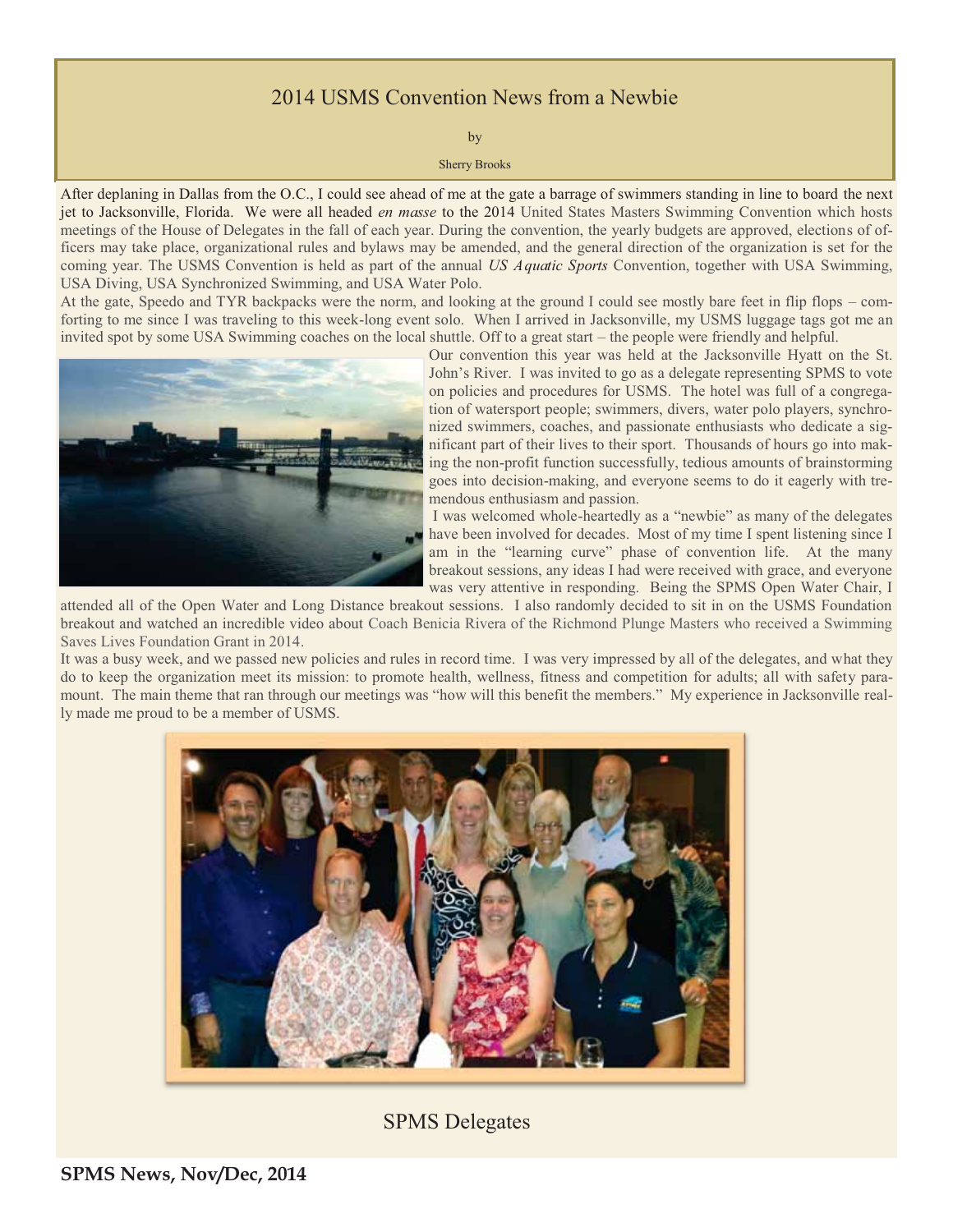### **Santa Clarita Masters SCY Swim Meet Sunday, November 9, 2014**

#### **Sanction by Southern Pacific Masters Swimming for USMS, Inc. Sanction # 334-S044**

**Facility**: Santa Clarita Aquatic Center, 20850 Centre Pointe Pkwy. The length of the competition course without a bulkhead is in compliance and on file with USMS in accordance with articles 105.1.7 and 107.2.1.

**Directions:** From the north, take I-5 to the Valencia Blvd exit in Valencia. Go east several miles (Valencia Blvd turns into Soledad Canyon Rd) to Ruether Ave. Turn right and cross over railroad tracks. Turn right at Centre Pointe Pkwy. Turn left into driveway for Aquatic Center. From the south, take I-5 to Hwy. 14 north. Exit at Golden Valley Rd. Turn left onto Golden Valley Rd. Turn right on Centre Point Pkwy. Make a right into the driveway for the Aquatic Center. Parking available in both upper and lower parking lots.

**Rules:** United States Masters Swimming rules will govern. Current SPMS meet procedures will be enforced and take precedence over any errors or omissions on this form. The meet referee will be in charge of the meet. Any questions regarding the conduct of the meet should be directed to that person. All events are timed final. Swimmers are limited to a total of 5 individual events, not including relays. Age on November 9, 2014 determines the age group of the swimmer for the meet. You must be at least 18 years old to compete.

**Entries:** The pre-entry postmark deadline is Saturday, November 1. Online entries deadline is Wednesday, November 5

at 6:00 p.m. Deck entries for the 1650 yd. Freestyle will close at 8:45 a.m.; all other deck entries close at the conclusion of the 1650.

**Entry Fees:** \$25.00 per swimmer flat fee for online and mail-in entries. Deck entries will be allowed on the day of the meet at a total of \$35.00.

**Checks payable to**: City of Santa Clarita

Mail consolidated entry card, a copy of your USMS 2014 card, and check to: Santa Clarita Aquatic Center, c/o Lance O'Keefe, 20850 Centre Pointe Pkwy, Santa Clarita, CA 91350.

**Seeding:** All events will be deck seeded slowest to fastest by entered time, ages and sexes combined. Check-in is not required in order to be deck seeded, except swimmers must check in to swim the 1650 yd. Freestyle and the 400 yd. Freestyle.

**Relays:** All relays will be deck entered. Relays are free! For each relay swimmer who is not entered in individual events, a fee of \$5.00 and a signed liability release must be submitted with the relay entry.

**Awards:** Individual: SPMS ribbons for places 1 to 3. Relay: SPMS ribbons for first place.

**Questions:** Meet Director, Lance O'Keefe, (661) 250-3767, lokeefe@santaclarita.com.

> **Sunday, November 9, 2014**  1650 warm-up at 8:00 a.m. 1650 starts at 9:00 a.m.

1. 1650 yd. Freestyle (check-in required) 20 minute warm-up after the 1650 Event #2 will not start before 10:30 a.m. 2. 100 yd. Butterfly 3. 200 yd. Freestyle 4. 200 yd. Mixed Freestyle Relay 5. 100 yd. Breaststroke 6. 50 yd. Freestyle 7. 200 yd. Individual Medley 8. 400 yd. Freestyle (**check-in required)**  9. 100 yd. Backstroke 10. 50 yd. Butterfly 11. 100 yd. Individual Medley 12. 200 yd. Breaststroke 13. 100 yd. Freestyle 14. 50 yd. Backstroke 15. 200 yd. Butterfly 16. 200 yd. Mixed Medley Relay 17. 50 yd. Breaststroke 18. 200 yd. Backstroke

### **Turkey Shoot at Pierce College SCM Masters Swim Meet Sunday, November 16, 2014**

#### **Sanction by Southern Pacific Masters Swimming for USMS, Inc. Sanction # 334-S043**

**Facility**: Pierce College Pool is an outdoor pool. The address is 6201 Winnetka Ave., Woodland Hills. The length of the competition course without a bulkhead is in compliance and on file with USMS in accordance with articles 105.1.7 and 107.2.1.

**Directions:** Take the 101 Freeway to Winnetka. Exit at Winnetka and go north one mile to the college. Winnetka is located 6 miles west of the San Diego Freeway (405) and Ventura Freeway (101) interchange.

**Rules:** United States Masters Swimming rules will govern. Current SPMS meet procedures will be enforced and take precedence over any errors or omissions on this form. The meet referee will be in charge of the meet. Any questions regarding the conduct of the meet should be directed to that person. All events are timed final. Swimmers are limited to a total of 5 individual events, not including relays. Age on December 31, 2014 determines the age group of the swimmer for the meet. You must be at least 18 years old to compete.

**Entries:** The pre-entry postmark deadline is Saturday, November 8. Online entries deadline is Wednesday, November 12

at 6:00 p.m. Entries for the 800 m Freestyle will close at 8:45 a.m. and at the conclusion of the 800 for all other events.

**Entry Fees:** \$25.00 per swimmer flat fee for online and mail-in entries. Deck entries and online entries after Saturday, November 8 allowed for a total of \$35.00.

**Checks payable to**: Southwest Aquatic Masters

Mail consolidated entry card, a copy of your 2014 USMS card, and check to: Southwest Masters Turkey Shoot, P. O. Box 204, Lake Forest, CA 92609-0204.

**Seeding:** All events will be deck seeded slowest to fastest by entered time, ages and sexes combined. Check-in is not required in order to be deck seeded, except swimmers *must* check in to swim the 800 m Freestyle and the 400 m Individual Medley.

**Relays:** All relays will be deck entered. Relays are free. For each relay swimmer who is not entered in individual events, a fee of \$5.00 and a signed liability release must be submitted with the relay entry. Event 8 is a rare 800 m Freestyle relay, a chance for a record. Event 16 is men's, women's, mixed, freestyle or medley relays.

**Awards:** Individual: SPMS ribbons for places 1 to 3. Relay: SPMS ribbons for first place. Special awards will be given for the swimmers who swim closest to their entered time in each event.

**Questions:** Deborah Hefter, hefterdj@piercecollege.edu, (818) 710- 4234

#### **Sunday, November 16, 2014 1500 warm-up at 8:00 a.m. 1500 starts at 9:00 a.m.**

 1. 1500 m Freestyle **(check in required)** Additional warm-up after 1500 M Free Event #2 will starts no sooner than 11:00 a.m.

- 2. 200 m Individual Medley
- 
- 3. 50 m Freestyle
- 4. 100 m Butterfly
- 5. 200 m Breaststroke
- 6. 50 m Backstroke
- 7. 200 m Butterfly
- 8. 50 m Breaststroke
- 9. 800 m Freestyle Relay **(Men, Women, Mixed)**
- 10. 100 m Individual Medley
- 11. 200 m Freestyle
- 12. 50 m Butterfly
- 13. 100 m Backstroke
- 14. 100 m Breaststroke
- 15. 100 m Freestyle
- 16. 200 M Backstroke
- 17. 200 M Relay **(Men, Women, Mixed; medley or freestyle)**
- 18. 400 M Individual Medley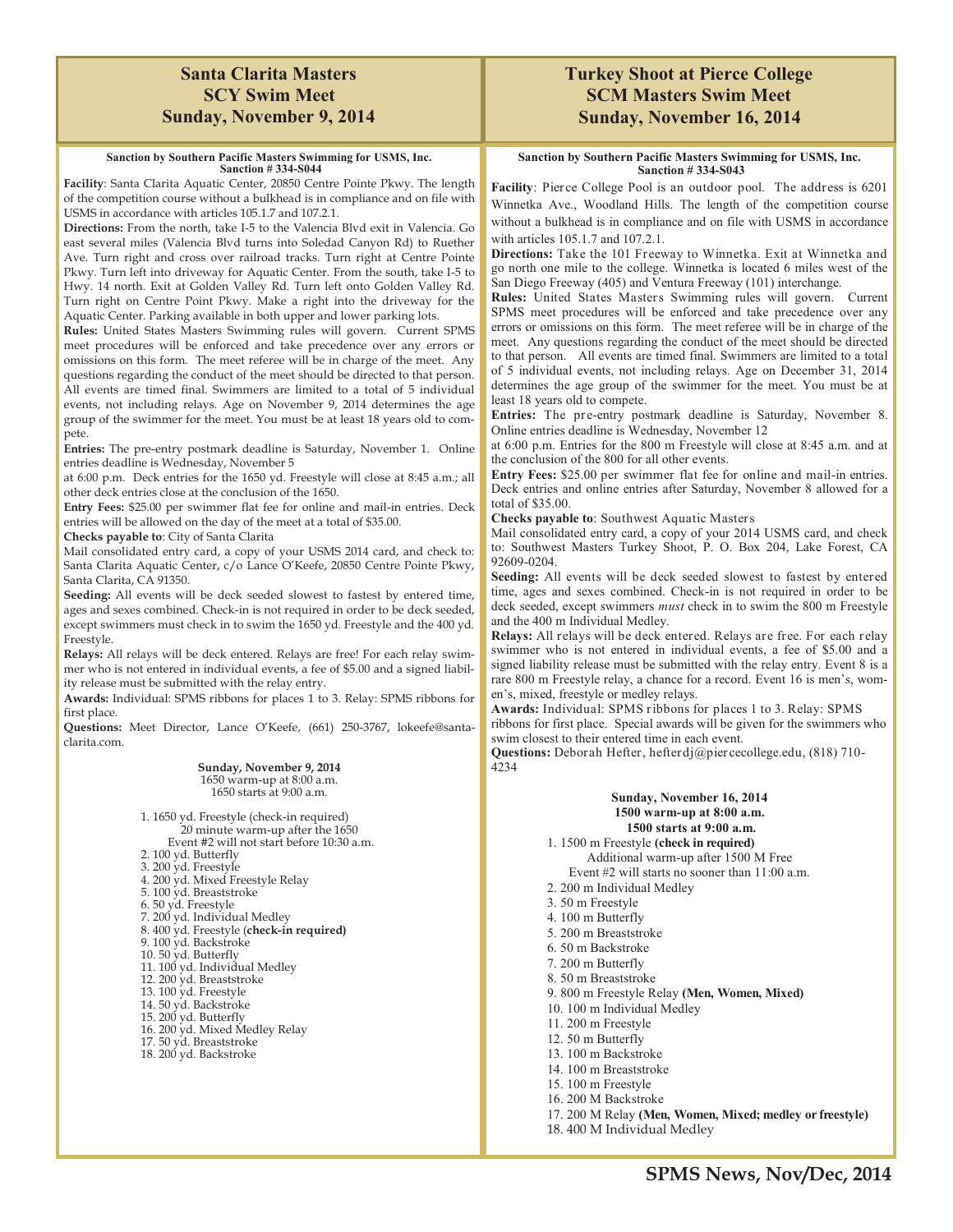# SLO Classic Masters Short Course Yards Swim Meet

Friday, November 21 - Sunday, November 23, 2014

#### **Sanction: 334-S045 Sanctioned for Southern Pacific Masters for USMS, Inc.**

**Location:** Sinsheimer Pool, 900 Southwood Drive, San Luis Obispo, CA 93401. Outdoor 50 meter x 25 yard, 8-lane course with eight deep water lanes for competition and nine lanes for warm-up/warm-down. Two separate courses with warm-up/warm-down lanes available may be used if needed. The length of the competition course without a bulkhead is in compliance and on file with USMS in accordance with articles 105.1.7 and 107.2.1.

**Directions:** From North or South US 101, take Marsh St. off ramp. Turn right on Broad St. (3rd stoplight), turn left on Orcutt Rd.(4th stoplight). Cross railroad tracks, then take 1st left onto Laurel Lane and left onto Southwood Dr (1st stop sign). Swim Center is one block at end of road.

**Entries:** Fill out an SPMA Consolidated Entry Card (below). The pre-entry postmark deadline is <u>Wednesday, November 12<sup>h</sup></u>. Deck entries: Friday, November 21<sup>st</sup> deck entries will close at 4:00 p.m.; Saturday, Nov 22<sup>nd</sup> deck entries will close at 11:00 a.m.; Sunday, Nov 23<sup>rd</sup> deck entries will close at 9:00 a.m. Age on November 23rd determines age group for the meet. T**his is a Short Course YARDS Meet! Adjust entry times accordingly.** 

**Seeding:** All events will be deck seeded fast to slow by entered time, all ages combined. Women's & Men's events may be combined. **Check-In:** Check-in for all events will be required. For Friday's events you must check-in by 4:30 pm on Friday. For Saturday's events you must check-in by 11:30 a.m. on Saturday. For Sunday's events you must check-in by 9:30 a.m. on Sunday.

**Relays:** There will be no relays for this meet.

**Awards:** Individual: Ribbons for places 1 to 3.

**Entry Fees:** \$25.00 per swimmer flat fee if you enter by the postmark deadline of Nov 12<sup>th</sup>. Deck entries allowed for a total of \$35.00.

**Checks payable to:** SLOSC **Mailing Address:** Mail entry card, a copy of your USMS card, and check to: SLO Gobbler, PO Box 142, San Luis Obispo, CA 93406. **Questions:** Meet Director, Philip Yoshida, (805) 543-9515 or office@sloswimclub.org. Meet info is also available at www.smpa.net.

**PLEASE NOTE:** This is a combined USA Masters and USA Swimming Competition.

**FRIDAY, November 21, 2014** Warm-up: 4:00 PM, Start: 5:00 PM

| Event#<br>(W/M) | Event          |  |
|-----------------|----------------|--|
|                 | 200 Freestyle  |  |
| 778             | 1650 Freestyle |  |

**Entry Card (Below)** – Mail to SLO Swim Club (address above) – Postmarked Entry Deadline is Wed, Nov.  $12^{th}$ .

**SATURDAY, November 22, 2014** Warm-up: 10:00 AM, Start: 30 min after conclusion of the novice session, no sooner than 12:00PM

| Event#<br>(W/M) | <b>Event</b>          |
|-----------------|-----------------------|
| 33/34           | 100 Butterfly         |
| 37/38           | 50 Breaststroke       |
| 43/44           | 100 Freestyle         |
| 47/48           | 50 Backstroke         |
| 53/54           | 200 Individual Medley |
| 59/60           | 400 Individual Medley |

**SUNDAY, November 23, 2014** Warm-up: 9:00 AM, Start: 10:00 AM

| Event#<br>(W/M) | <b>Event</b>          |
|-----------------|-----------------------|
| 63/64           | 100 Backstroke        |
| 67/68           | 100 Individual Medley |
| 73/74           | 50 Butterfly          |
| 79/80           | 100 Breaststroke      |
| 83/84           | 50 Freestyle          |
| 91/92           | 500 Freestyle         |

#### SOUTHERN PACIFIC MASTERS ASSOCIATION . CONSOLIDATED ENTRY CARD

| Birthdate             |                                      |              | Age                                    | Club         |                                         |              | Phone (                              |                   |                                          |
|-----------------------|--------------------------------------|--------------|----------------------------------------|--------------|-----------------------------------------|--------------|--------------------------------------|-------------------|------------------------------------------|
| Event<br>No.          | <b>FREESTYLE</b><br>(Submitted Time) | Event<br>No. | <b>BACKSTROKE</b><br>(Submitted Time)  | Event<br>No. | <b>BREASTSTROKE</b><br>(Submitted Time) | Event<br>No. | <b>BUTTERFLY</b><br>(Submitted Time) | Event<br>No.      | <b>INDIV. MEDLEY</b><br>(Submitted Time) |
|                       | 50                                   |              | 50                                     |              |                                         |              | 50                                   |                   | 100                                      |
|                       |                                      |              |                                        |              |                                         |              |                                      |                   |                                          |
|                       | 100                                  |              | 100                                    |              | 100                                     |              | 100                                  |                   | 200                                      |
|                       | 200                                  |              | 200                                    |              | 200                                     |              | 200                                  |                   | 400                                      |
|                       |                                      |              |                                        |              |                                         |              |                                      |                   |                                          |
|                       |                                      |              |                                        |              |                                         |              |                                      |                   |                                          |
|                       | 400/500                              |              | Meet                                   |              |                                         |              |                                      |                   |                                          |
|                       | ۰                                    |              |                                        |              |                                         |              |                                      |                   | FOR OFFICE USE ONLY                      |
| 800/1000<br>1500/1650 |                                      |              | No. of events $\times$ \$<br>Surcharge |              | $\equiv$                                |              |                                      | Amt Rec'd<br>Date |                                          |
|                       | 500 MP 81                            |              | Total                                  |              |                                         |              |                                      |                   |                                          |

Include a copy of USMS card

Maximum 5 individual events per day

Include a copy of USMS card

Late or incomplete entries (no fee, incomplete entry card, incomplete enty data) or entries postmarked after due date MAY BE REJECTED!

ALL MASTERS swimmers are required to send a photo-copy of their USMS card with their entry card. ALL Masters swimmers may be asked to show their USMS card if requested at the meet.

#### **PLEASE SIGN:**

 $\overline{a}$ 

Is this your first Masters Meet? □ Yes □ No Read the meet information sheet carefully. Make your check payable as shown on the meet information sheet and mail it to the address shown.

Non-SPMA swimmers please include your address:

**DATE** 

City, State, Zip:

Street: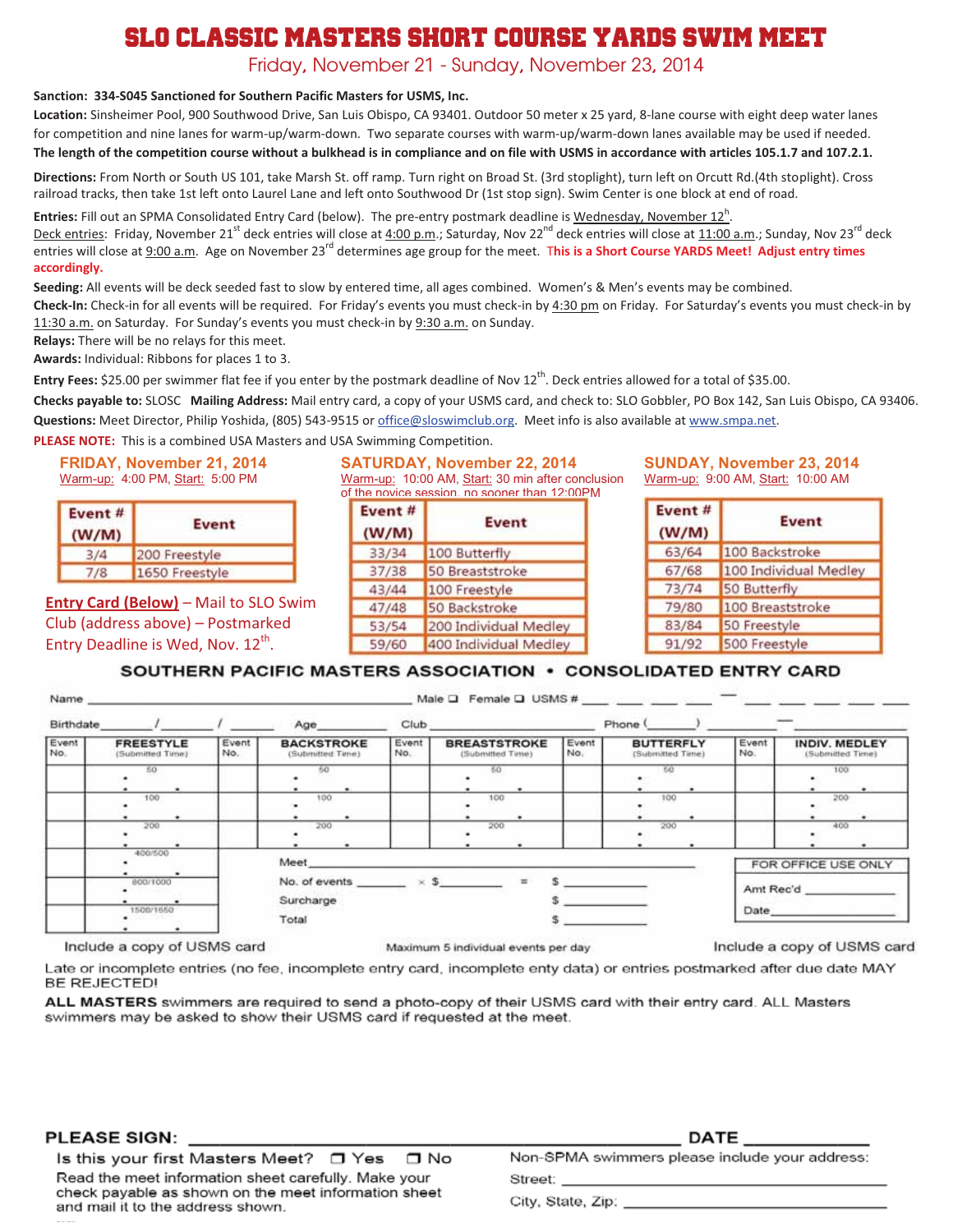

### PARTICIPANT WAIVER AND RELEASE OF LIABILITY, ASSUMPTION OF RISK AND INDEMNITY AGREEMENT

For and in consideration of United States Masters Swimming, Inc. ("USMS") allowing me, the undersigned, to participate in any USMS sanctioned or approved activity, including swimming camps, clinics, and exhibitions; learn-to-swim programs; swimming tryouts; fitness and training programs (including dryland training); swim practices and workouts (for both pool and open water); pool meets; open water competitions; local, regional, and national competitions and championships (both pool and open water); and related activities ("Event" or "Events"); I, for myself, and on behalf of my spouse, children, heirs and next of kin, and any legal and personal representatives, executors, administrators, successors, and assigns, hereby agree to and make the following contractual representations pursuant to this Waiver and Release of Liability, Assumption of Risk and Indemnity Agreement (the "Agreement");

- 1. I hereby certify and represent that (i) I am in good health and in proper physical condition to participate in the Events; and (ii) I have not been advised of any medical conditions that would impair my ability to safely participate in the Events. I agree that it is my sole responsibility to determine whether I am sufficiently fit and healthy enough to participate in the Events.
- I acknowledge the inherent risks associated with the sport of swimming. I understand that my participation involves risks and dangers, which include,  $2.$ without limitation, the potential for serious bodily injury, sickness and disease, permanent disability, paralysis and death (from drowning or other causes); loss of or damage to personal property and equipment; exposure to extreme conditions and circumstances; accidents involving other participants, event staff, volunteers or spectators; contact or collision with natural or manmade objects; dangers arising from adverse weather conditions; imperfect water conditions; water and surface hazards; facility issues; equipment failure; inadequate safety measures; participants of varying skill levels; situations beyond the immediate control of the Event organizers; and other undefined, not readily foreseeable and presently unknown risks and dangers ("Risks"). I understand that these Risks may be caused in whole or in part by my own actions or inactions, the actions or inactions of others participating in the Events, or the negligent acts or omissions of the Released Parties defined below, and I hereby expressly assume all such Risks and responsibility for any damages, liabilities, losses or expenses that I incur as a result of my participation in any Events.
- 3. I agree to be familiar with and to abide by the Rules and Regulations established by USMS, including any safety regulations. I accept sole responsibility for my own conduct and actions while participating in the Events.
- $4<sup>1</sup>$ I hereby Release, Waive and Covenant Not to Sue, and further agree to Indemnify, Defend and Hold Harmless the following parties: USMS, its members, clubs, workout groups, event hosts, employees, and volunteers (including, but not limited to, event directors, coaches, officials, judges, timers, safety marshals, lifeguards, and support boat owners and operators); the USMS Swimming Saves Lives Foundation; USMS Local Masters Swimming Committees (LMSCs); the Event organizers and promoters, sponsors and advertisers; pool facility, lake and property owners or operators hosting the Events; law enforcement agencies and other public entities providing support for the Events; and each of their respective parent, subsidiary and affiliated companies, officers, directors, partners, shareholders, members, agents, employees, and volunteers (individually and collectively, the "Released Parties"), with respect to any liability, claim(s), demand(s), cause(s) of action, damage(s), loss or expense (including court costs and reasonable attorneys' fees) of any kind or nature ("Liability") which may arise out of, result from, or relate in any way to my participation in the Events, including claims for Liability caused in whole or in part by the negligent acts or omissions of the Released Parties.
- 5. I further agree that if, despite this Agreement, I, or anyone on my behalf, makes a claim for Liability against any of the Released Parties, I will indemnify, defend and hold harmless each of the Released Parties from any such Liabilities which any may be incurred as the result of such claim.

I hereby warrant that I am of legal age and competent to enter into this Agreement, that I have read this Agreement carefully, understand its terms and conditions, acknowledge that I will be giving up substantial legal rights by signing it (including the rights of my spouse, children, heirs and next of kin, and any legal and personal representatives, executors, administrators, successors, and assigns), acknowledge that I have signed this Agreement without any inducement, assurance, or guarantee, and intend for my signature to serve as confirmation of my complete and unconditional acceptance of the terms, conditions and provisions of this Agreement. This Agreement represents the complete understanding between the parties regarding these issues and no oral representations, statements, or inducements have been made apart from this Agreement. If any provision of this Agreement is held to be unlawful, void, or for any reason unenforceable, then that provision shall be deemed severable from this Agreement and shall not affect the validity and enforceability of any remaining provisions.

| Last Name                        | <b>First Name</b> | Sex (circle)<br>Date of Birth (mm/dd/yy)<br>MI<br>M |
|----------------------------------|-------------------|-----------------------------------------------------|
| Street Address, City, State, Zip |                   |                                                     |
| Signature of Participant         |                   | Date Signed                                         |
|                                  |                   | <b>Revised 07/01/2014</b>                           |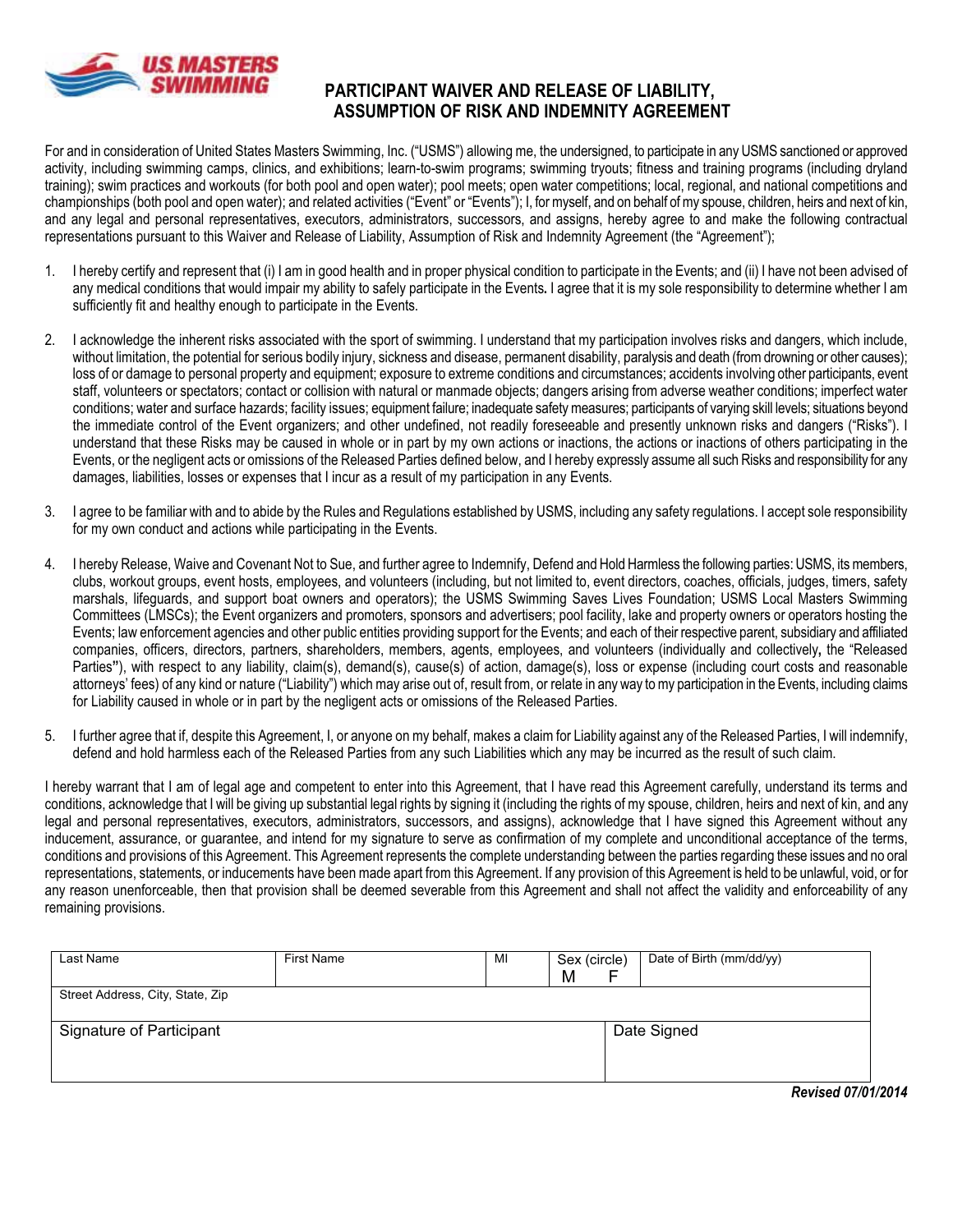### **Long Beach Grunions 2014 SPMS Short Course Meters Championships December 5 – 7, 2014**

#### **Sanction by Southern Pacific Masters Swimming for USMS, Inc. Sanction # 334-S005**

**Facility:** Brenda Villa Aquatic Center, 5600 Harbor St, Commerce, CA 90040. The length of the competition course is in compliance and on file with USMS in accordance with articles 105.1.7 and 107.2.1, but as a bulkhead course, is subject to length confirmation. Eligibility of times for USMS Top 10 and Records will be contingent on verification of bulkhead placement.

**Directions:** Go to http://scmc.lbgrunions.org and click on Venue.

**Fees:** Flat fee of \$45.00 if entered online or postmarked by Monday, November 17, 2014. Entry fee includes a meet T-shirt. Add a \$15.00 late fee for all entries *postmarked* (or entered online) after Monday, November 17, 2014. All entries *must be received* by 6:00 p.m. on Monday, December 2, 2014. No individual deck entries are allowed.

**Entries:** Swimmers are limited to entering a total of 6 individual events for the entire meet and no more than 5 individual events per day. If the meet is deemed too large, all athletes' sixth events will be dropped. On the entry form, please indicate your sixth event with an asterisk. There will be no refund of entry fees after December 2, 2014. Age on December 31, 2014 determines age group for the meet.

**Relays:** Relay entries are \$10.00 per relay. All relays will be deck entered. A USMS-registered swimmer who wishes to only swim relay events must enter the meet **before the start of event #1**, by paying the \$10.00 relay-only entry fee (which does not include a meet T-shirt) and must sign a consolidated entry card. There is no limit on relays, but swimmers may swim only one relay (men, women, or mixed) per event.

**Seeding:** All events will be seeded and swum slowest to fastest. Men and women will be seeded together for the 800 and 1500 m Freestyle and also the 400 m Individual Medley, based on entry time. Men and women will swim separately for all other individual events. Scoring will be by gender and age group. The 1500 m Freestyle may be limited to the first 80 entries at the discretion of the meet manager. Swimmers may enter both the 800 and 1500 m Freestyle.

**Timing:** Electronic timing will be used and two timers per lane will be provided.

**Check-in:** *Positive check-in is required for all events*. Swimmers may check in at

http://www.swimphone.com or in-person at the meet.

Check-in is available for the 1500 m Freestyle and will close at 8:30 a.m. on Friday.

Check-in for events 2 to 7 will close at 1:00 p.m. on Friday

Check-in for the 400m Freestyle will close at 8:30 a.m. on Saturday.

Check-in for the 800m Freestyle will close at 8:30 a.m. on Sunday.

Check-in will close one hour prior to the anticipated start of an event on Saturday and Sunday.

**Awards:** Individual: Medals for places 1 to 3 and ribbons for places 4 to 6 for each age group and gender. Relays: Medals for 1st place, ribbons for 2nd and 3rd places. There will be special awards for high point male and female swimmer in each age group, based on points from individual events. Awards to the top five teams, based on combined scoring for men and women, individual events plus relays.

**Entries:** Register online at http://scmc.lbgrunions.org, click on "Register." Or mail an SPMS entry card, copy of 2013 USMS card, and check (payable to: Long Beach Grunions) to: LB Grunions, c/o Bart Parnes, 645 Terrylynn Place, Long Beach, CA 90807. Receipt of entry will not be verified by phone. Send a SASE or stamped postcard for return receipt.

Questions: call 714-273-8793, or send an email to Kenny Brisbin, ken@supersource.com. For hotels, information, and directions, go to http://scmc.lbgrunions.org.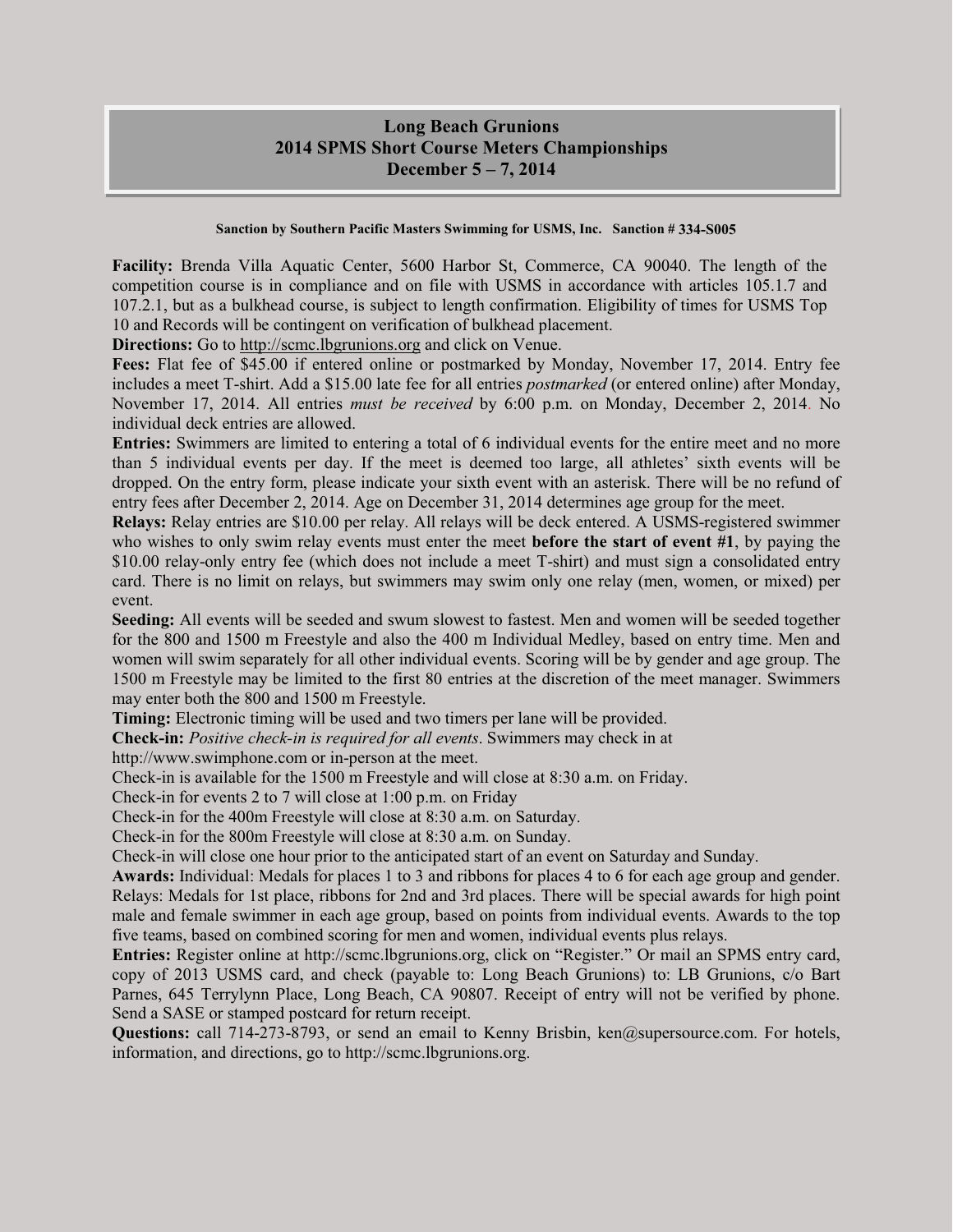### **Long Beach Grunions 2014 SPMS Short Course Meters Championships December 5 – 7, 2014**

#### **Friday, December 5, 2014**

**Warm-up 8:00 a.m., Meet starts at 9:00 a.m.** Check in for 1500 m Freestyle closes at 8:30 a.m.

1. 1500 m Freestyle (Women, Men)

2. Women's 200 m Individual Medley

3. Men's 200 m Individual Medley

4. Women's 100 m Freestyle

5. Men's 100 m Freestyle

6. Women's 200 m Backstroke

7. Men's 200 m Backstroke

8. \*800 m Freestyle Relay (Women, Men, Mixed)

#### **Saturday, December 6, 2014**

#### **Warm-up at 8:00 a.m., Meet starts at 9:00 a.m.**

Check in for the 400 m Freestyle closes at 8:30 a.m.

9. Women's 400 m Freestyle

10. Men's 400 m Freestyle

11. Women's 50 m Butterfly

12. Men's 50 m Butterfly

13. 400m Freestyle Relay (Women, Men, Mixed)

14. Women's 100 m Backstroke

15. Men's 100 m Backstroke

16. Women's 100 m Breaststroke

17. Men's 100 Breaststroke

18. Women's 200 m Butterfly

19. Men's 200 m Butterfly

20. \*200 m Medley Relay (Women, Men, Mixed)

21. Women's 50 m Freestyle

22. Men's 50 m Freestyle

23. 400 m Individual Medley (Women, Men)

#### **Sunday, December 7, 2014**

#### **Warm-up at 8:00 a.m., Meet starts at 9:00 a.m.**

Check in for the 800 m Freestyle closes at 8:30 a.m.

- 24. 800 m Freestyle (Women, Men)
- 25. Women's 100 m Butterfly

26. Men's 100 m Butterfly

27. Women's 50 m Breaststroke

28. Men's 50 m Breaststroke

29. \*400m Medley Relay (Women, Men, Mixed)

30. Women's 200 m Freestyle

31. Men's 200 m Freestyle

32. Women's 200 m Breaststroke

33. Men's 200 m Breaststroke

34. Women's 50 m Backstroke

35. Men's 50 m Backstroke

36. Women's 100 m Individual Medley

37. Men's 100 m Individual Medley

38. \*200 m Freestyle Relay (Women, Men, Mixed)

\*Relays: A swimmer may swim only one relay in each of events 8, 13, 20, 29, and 38.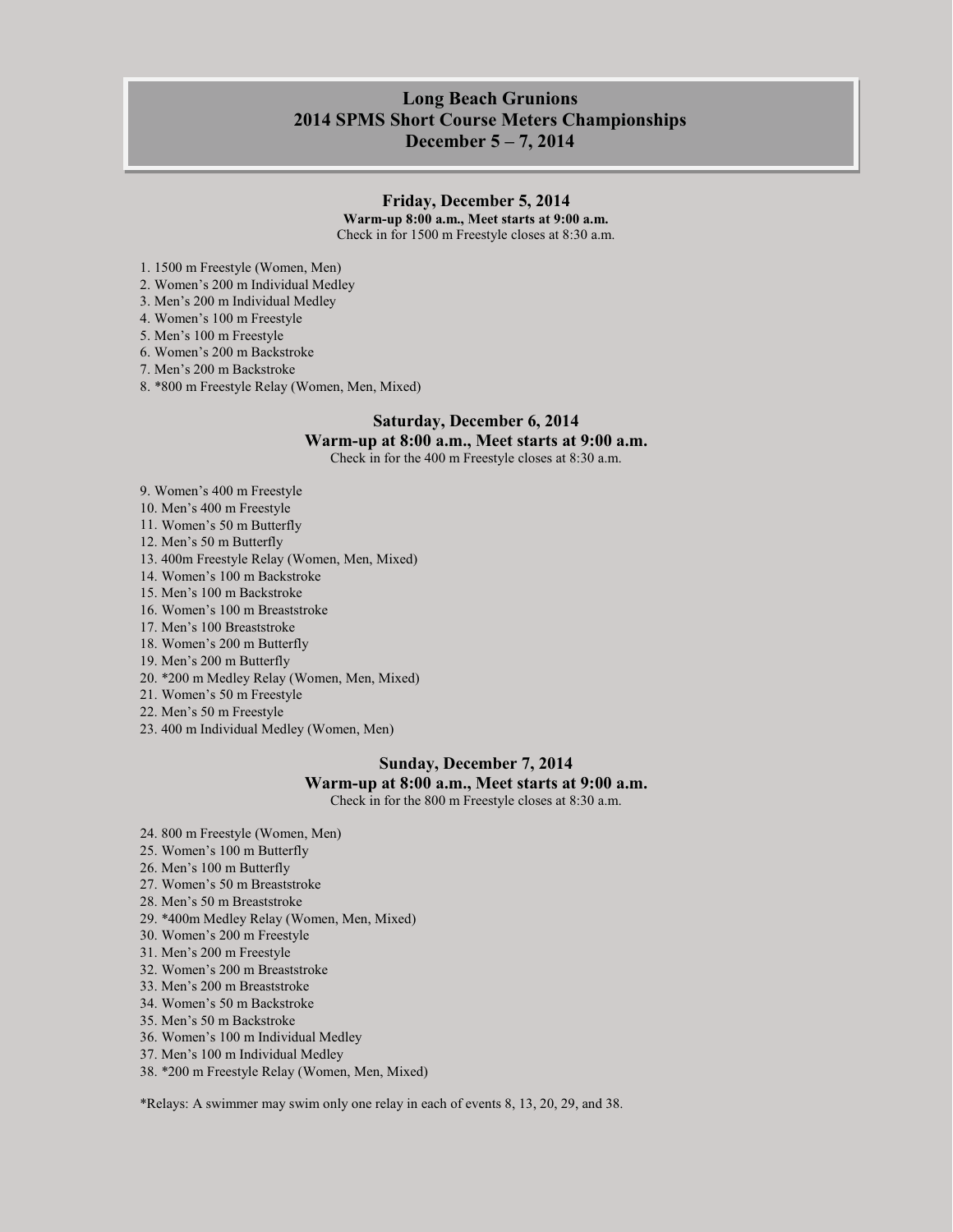## **Swimming Mentality**

If you swim, you know that it is not about flapping your arms and sloshing your feet and away you go. You know that physical training is a must, but if you are not there mentally, your physical training may suffer more than you think.

My coaches over the years taught me how to be mentally tough as well as physically tough. They did this by having me mentally visualize or recall what I wanted to do or had done in a practice or event. Why do this interesting ritual? Does it make you go faster? Does it make you get stronger? The answer to that is a resounding YES!

You may recall a study done by Dr. Biasiotto at the Univ of Chicago. He took three groups and tested them at free throws in basketball. Thirty days later he tested them again. The first group, who practiced every day for an hour, improved by 24%; the second group, who VISUALIZED themselves making free



throws, improved by 23% and the last group, who did nothing, improved but not marginally. While we are not saying that the physical work is not needed, we are implying that mental strength is just as important, if not a significant part of the athletes health, strength and balance.

An interesting fact is that the visualizing mind cannot tell the difference between real and fake. The more you visualize the task you wish to do the easier the task will become even without real experience. By doing this, you can create a firm and steady mental state that will help you to train even better physically. Let's not be naïve either - *you will need to get swimming to really get swimming.* You will be surprised how visualizing, what you are going to do and reviewing what have done, will help you create a strong mental arena that you can change any part of you quickly and effectively while maintaining strength and balance. Could this be an effective life lesson as well!?!

Mental imagery will not necessarily make you win; it won't make everyone else lose either. However, it does provide you a window to look inward at your own actions and positions. Even though you still have to believe and trust your training, you can use mental imagery to affirm ideas you need to work on and what you already have down pat. Perhaps even by this small mental activity you could find things to correct about your swimming stroke, or your dive or perhaps other areas of your swimming, or personal or even professional lives. Perhaps you will even find things that are great about your swimming, personal and professional lives that you didn't see before. There is an old proverb that reads, "One should meditate for 15 minutes a day; if one cannot find time to meditate 15 minutes a day, one should meditate for 30 minutes a day." Remember practice makes better and consistency trumps intensity.

Of course at the end of the day no matter how much you visualize and concept in your mind's eye, make sure that you consult with your coaches and physicians and therapists. Then listen and apply the best solutions. Also, remember to ask questions; swim for fun sometimes, experiment, learn, read, watch others and most importantly get the information you need to keep your body and mind in tip top shape.

Until next time … I see you on deck!

Dr. Kyle Durieux, B.Sc., D.c. "Expect Miracles" Cell: (435) 574-9993 Office: (435) 688-0444 Email: doctor@simplyhealthchiropractic.com Web: simplyhealthchiropractic.com